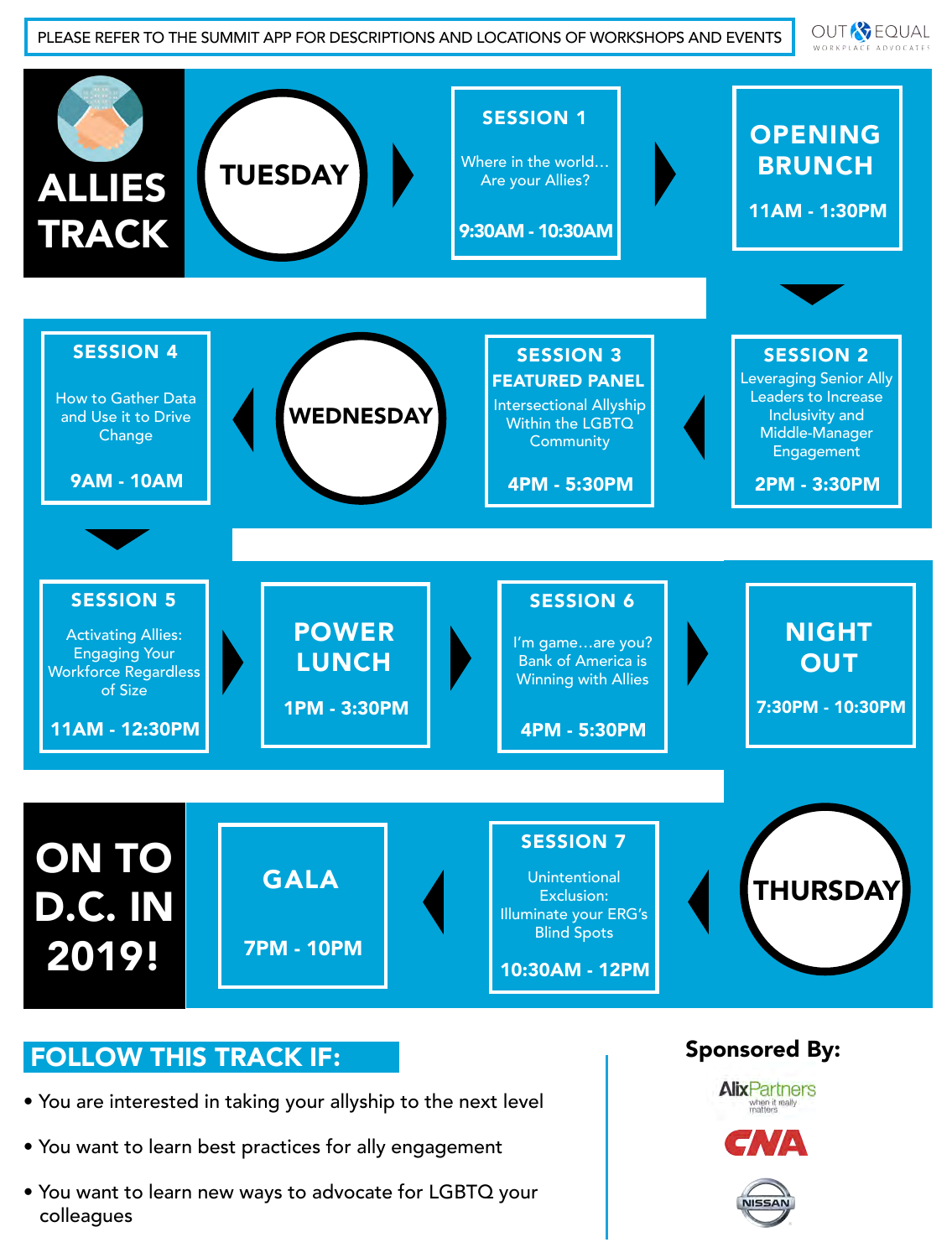**OUT & EQUAL** WORKPLACE ADVOCATES



## FOLLOW THIS TRACK IF:

- You hold many identities that are important and impactful to you
- You want to hear and share insights about navigating identities in the workplace
- You want to learn about the diversity within the LGBTQ community

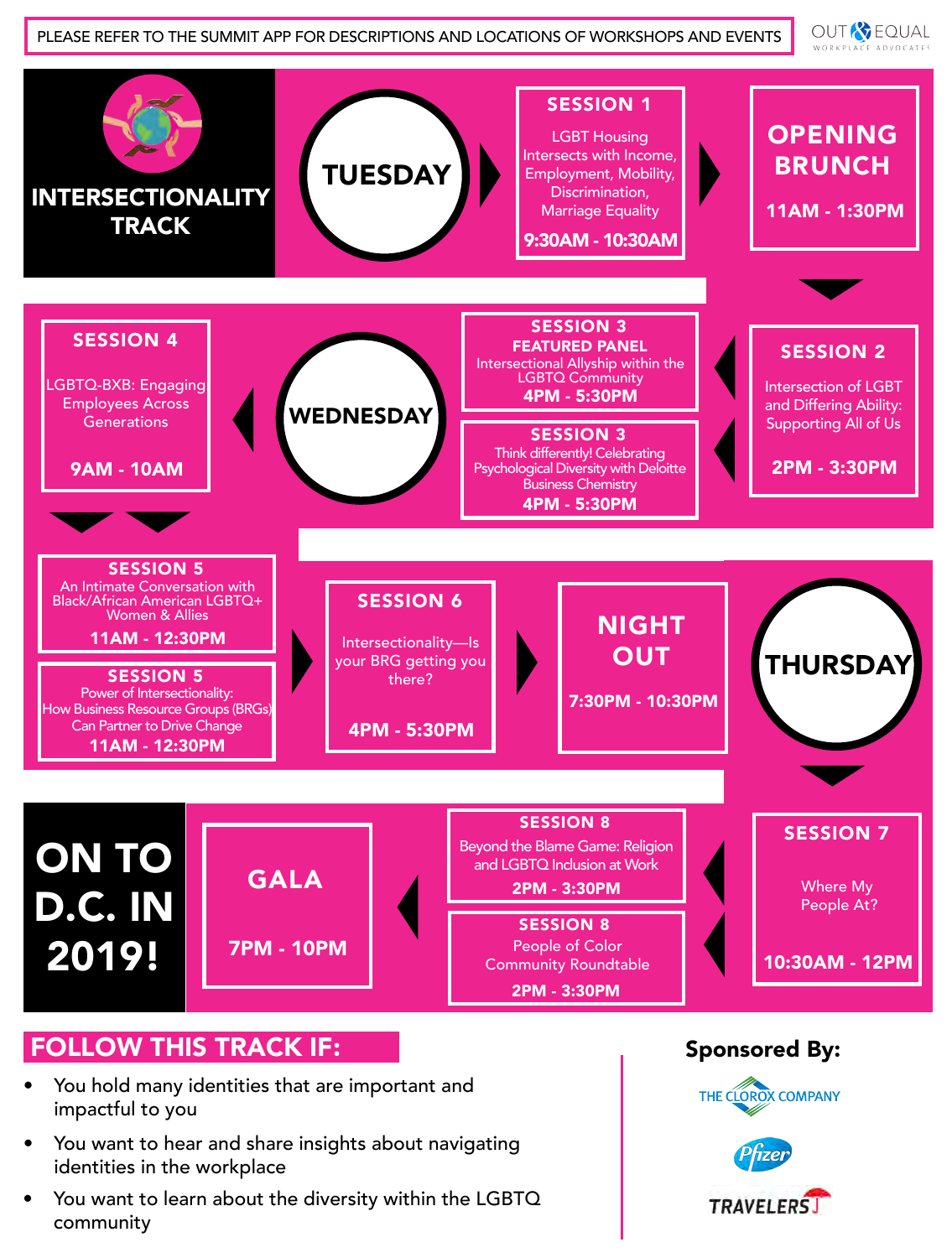**OUT & EQUAL** WORKPLACE ADVOCAT



- You work outside of the U.S.
- You often travel globally for work or are responsible for others who travel globally for work
- You're considering an executive expat assignment

#### Sponsored By:



JPMORGAN CHASE & CO.



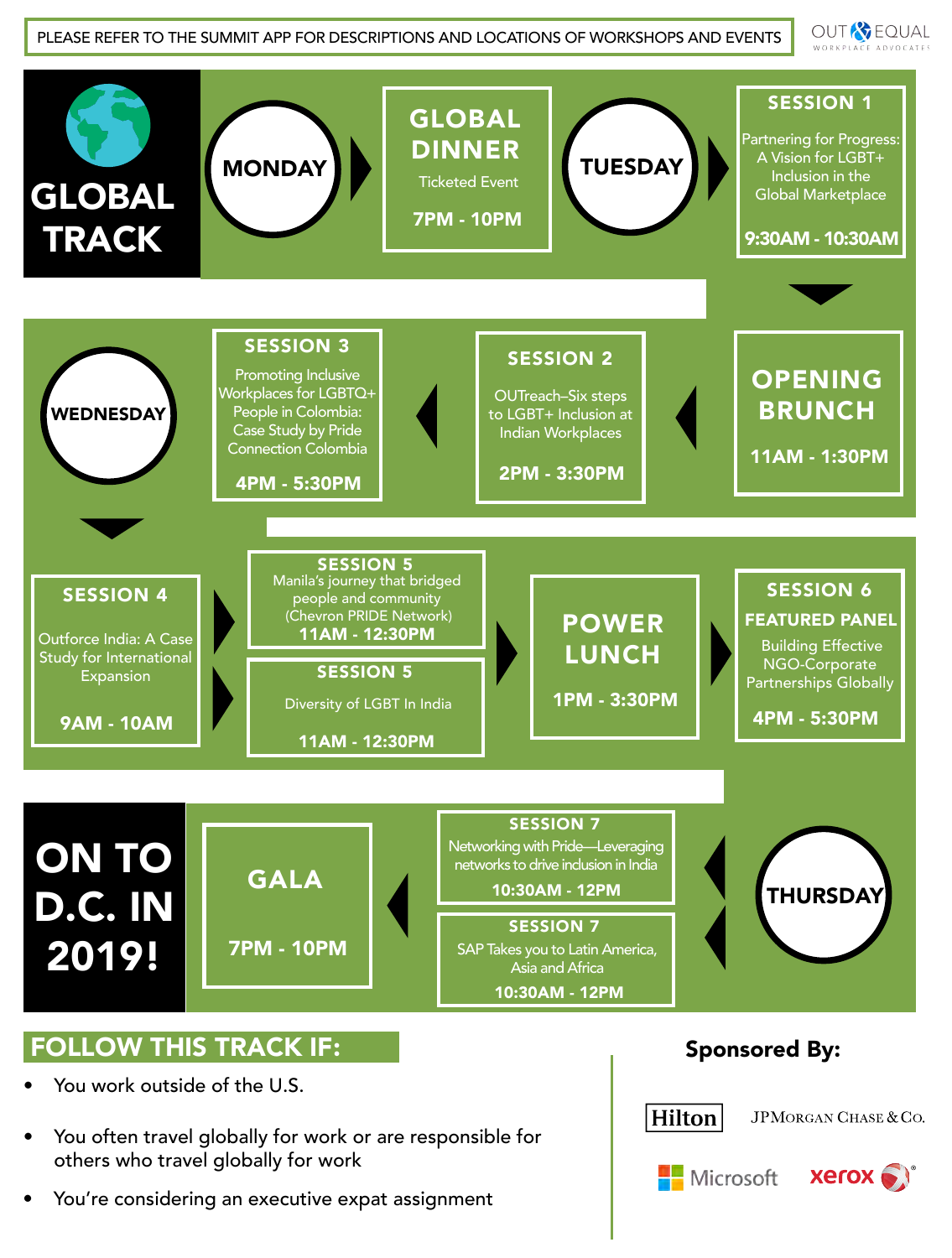**OUT & EQUAL** WORKPLACE ADVOCATES



## FOLLOW THIS TRACK IF:

- You have a special interest in various gender identities and expressions
- You want to create a trans- and gender-diverse inclusive workplace climate
- You want to learn best practices for supporting transitioning employees and colleagues

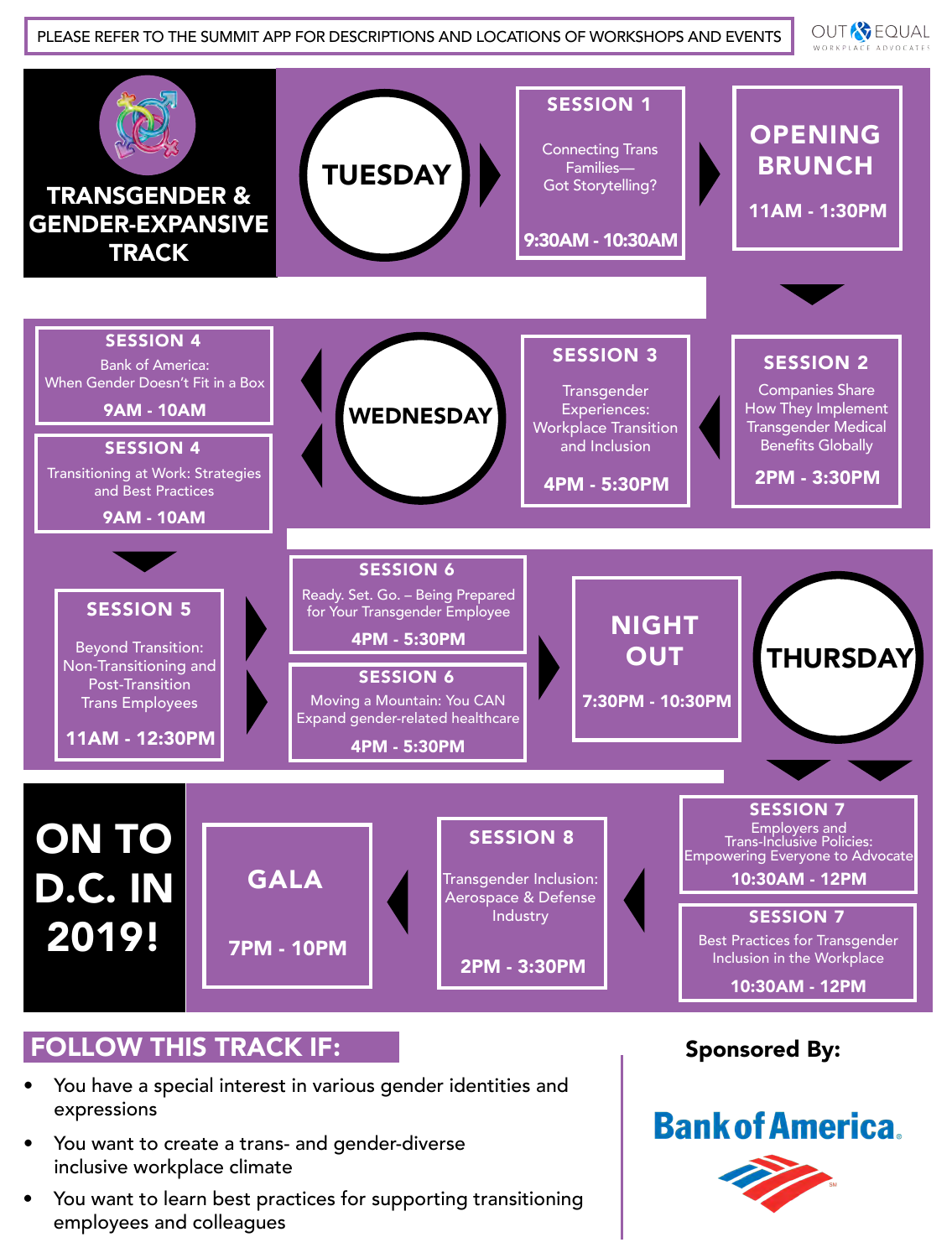OUT<sup>R</sup> EQUAL WORKPLACE ADVOCATES



- You're an ERG member, leader, or executive sponsor
- You want to learn best practices for growing your ERG
- You want to maximize your ERG's business impact

Sponsored By:

.: MassMutual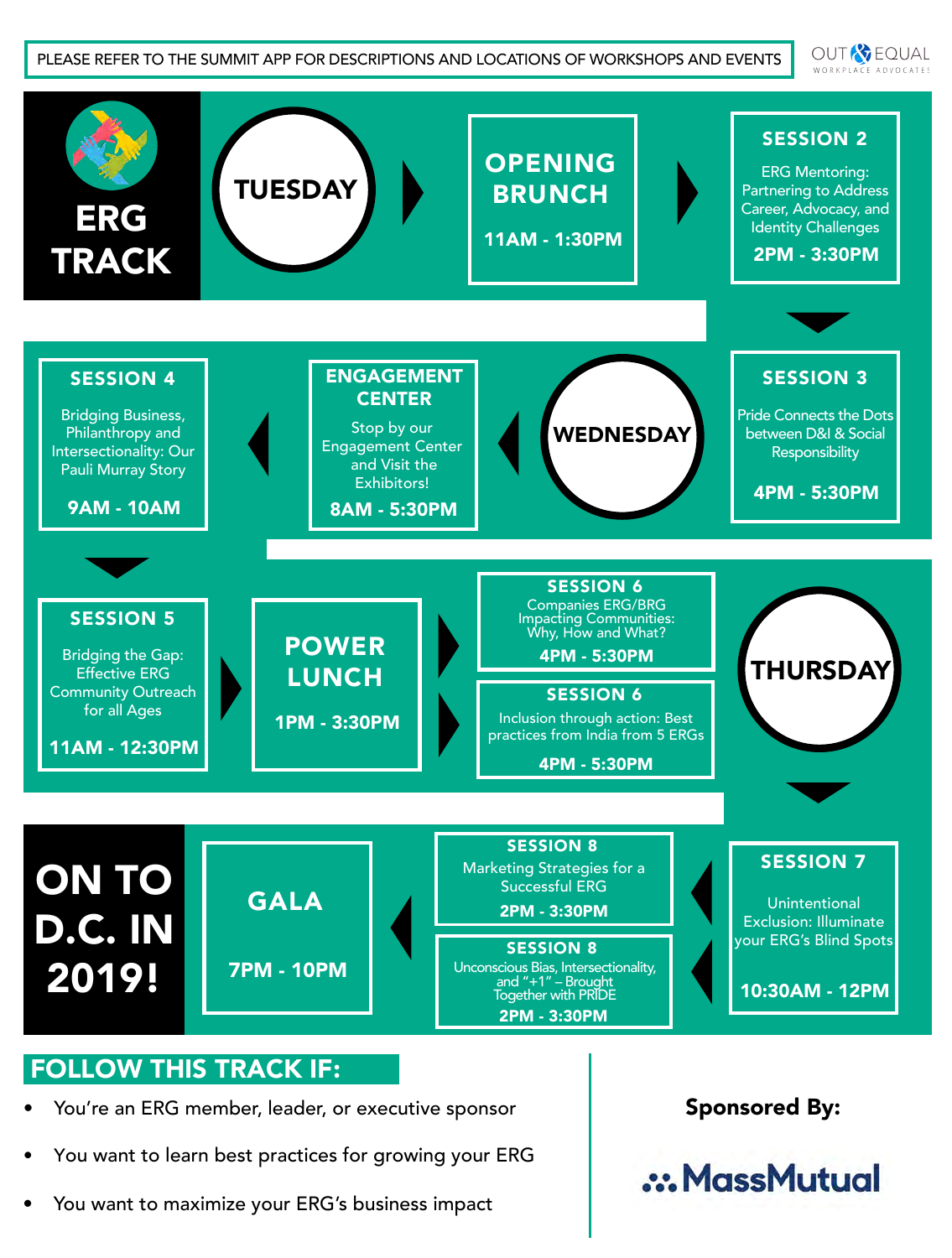**OUT & EQUAL** WORKPLACE ADVOCATES

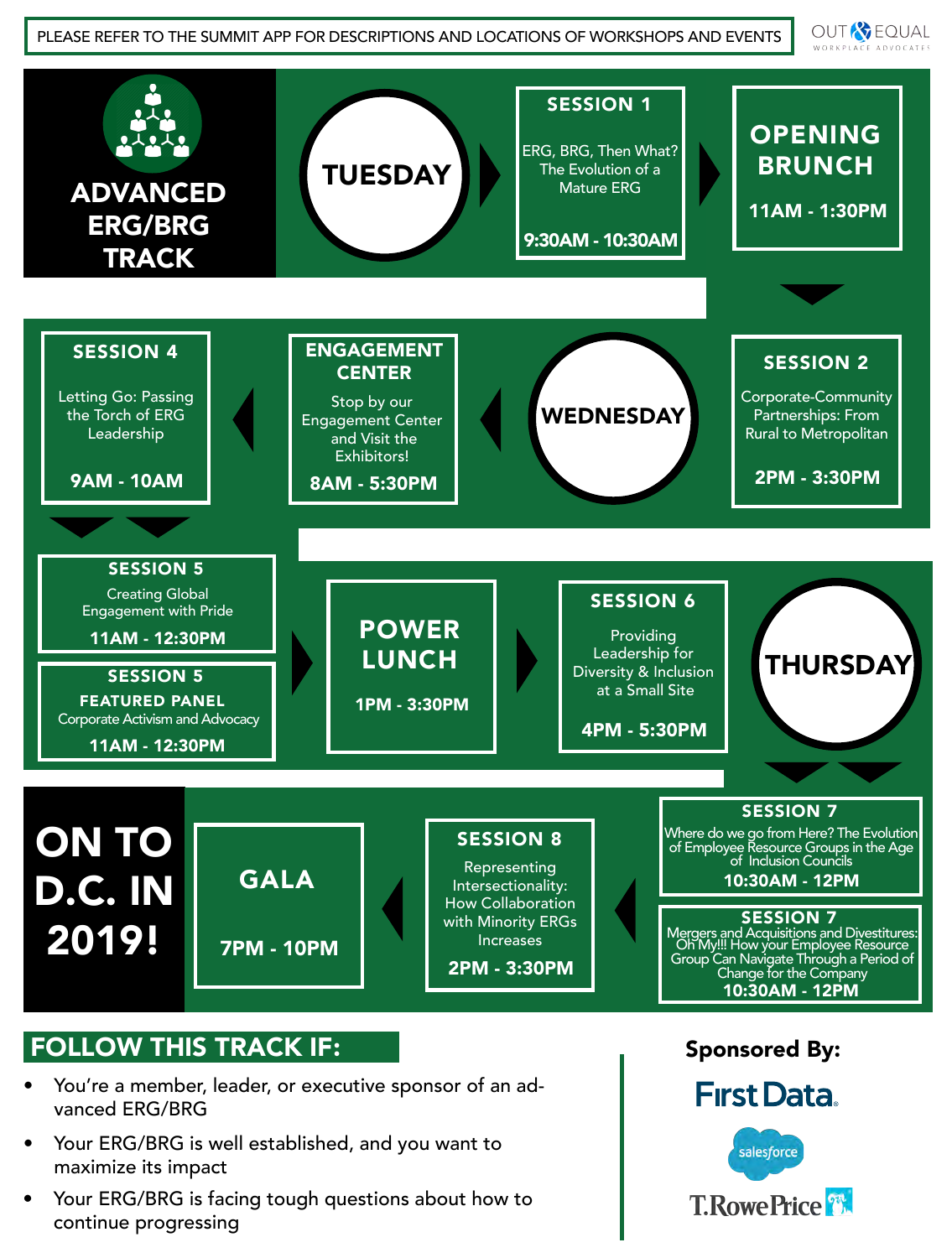**OUT & EQUAL** WORKPLACE ADVOCATES



#### FOLLOW THIS TRACK IF:

- You are looking to gain new professional skills
- You want to learn how to effectively use your professional position to advance LGBTQ inclusion
- You are an executive looking to become a better ally and leader for LGBTQ employees

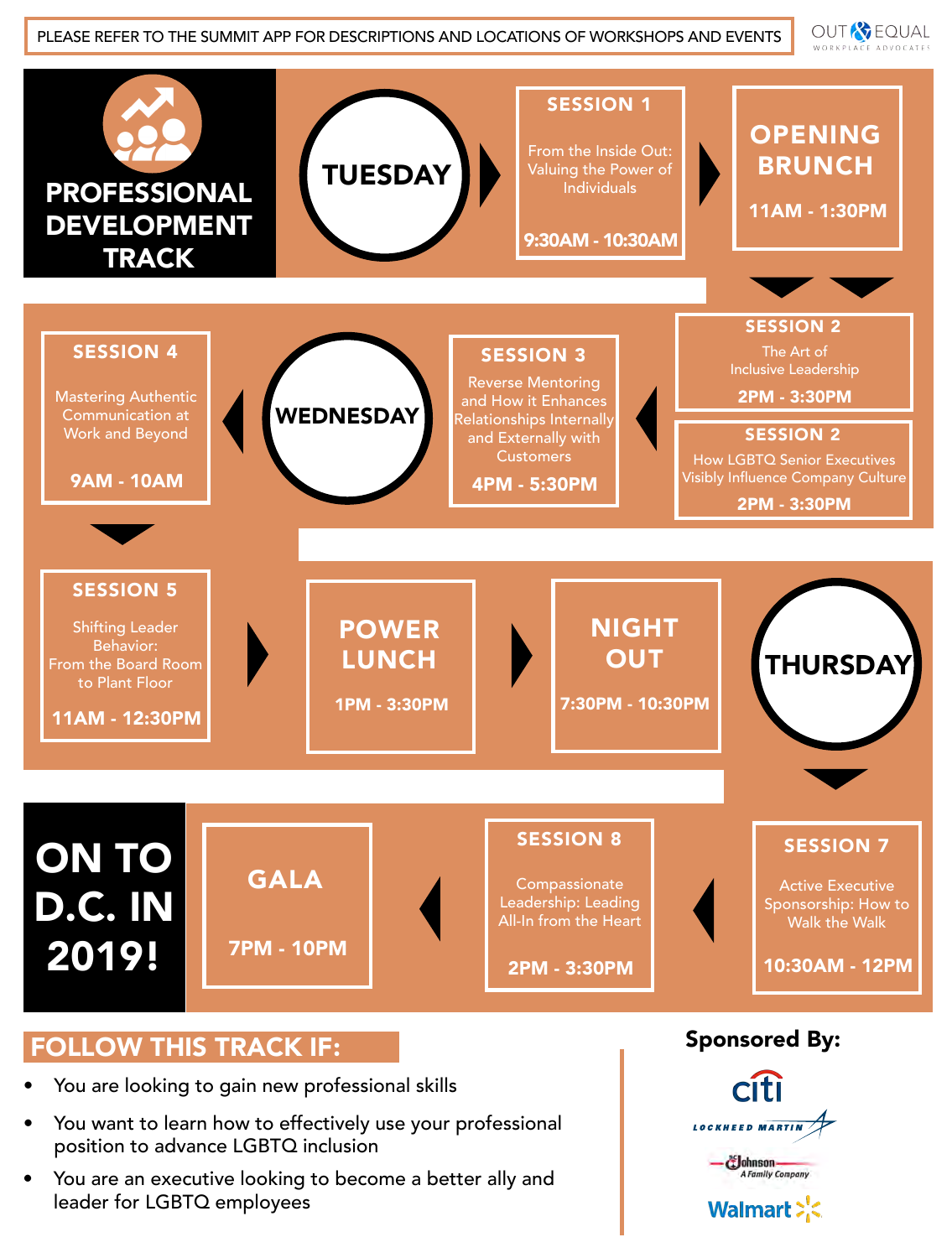**OUT & EQUAL** WORKPLACE ADVOCATES



- You are involved in planning your company's marketing and/ or branding strategies
- You want to learn to design LGBTQ-inclusive marketing campaigns
- You are an ERG/BRG member who wants to impact your company's marketing strategy

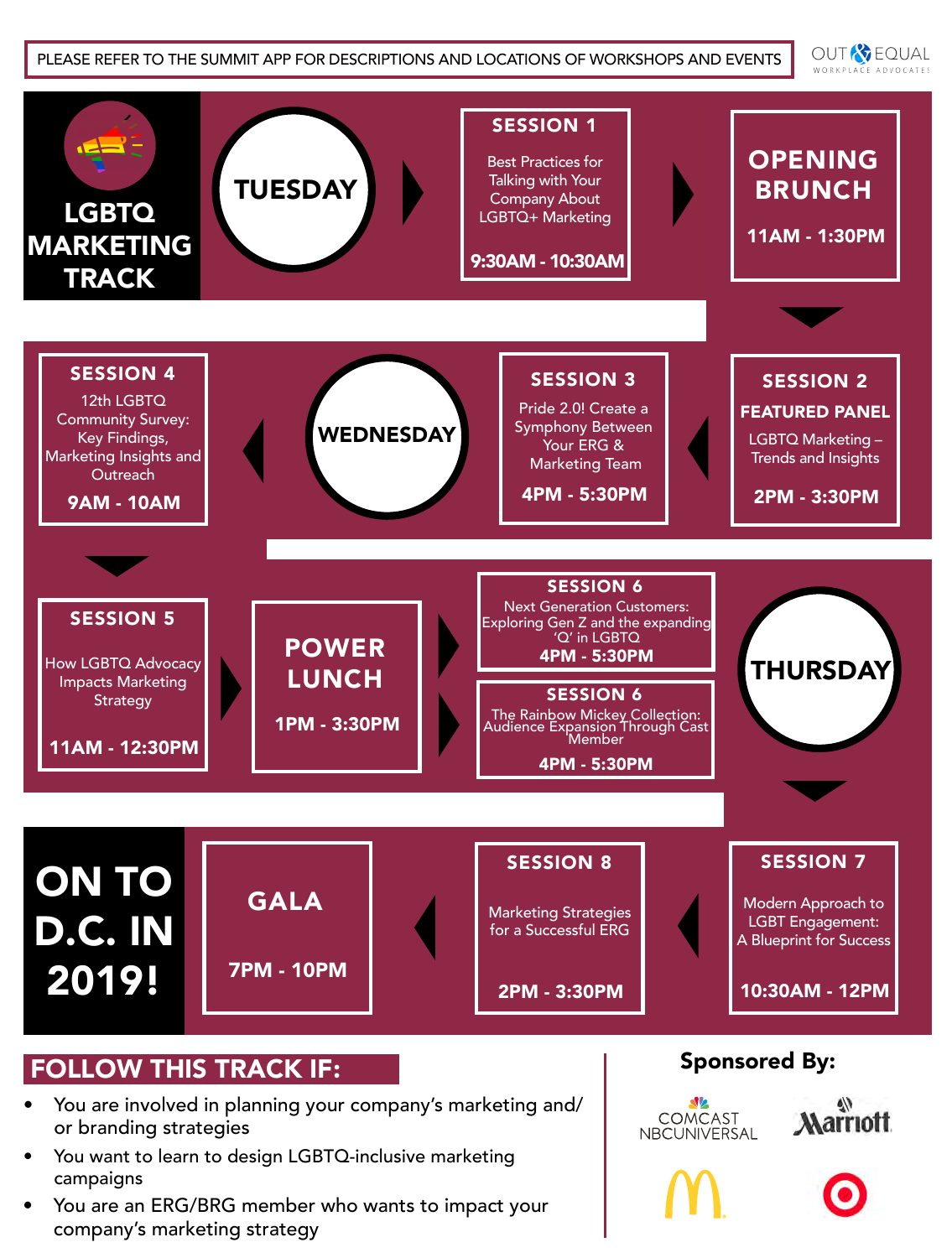**OUT & EQUAL** WORKPLACE ADVOCATES



## FOLLOW THIS TRACK IF:

- You have a special interest in bisexual/non-monosexual orientations and queer identities
- You want to create a workplace climate inclusive of bisexual/ non-monosexual and queer employees
- You are a bisexual or queer employee who faces specific challenges based on your identity





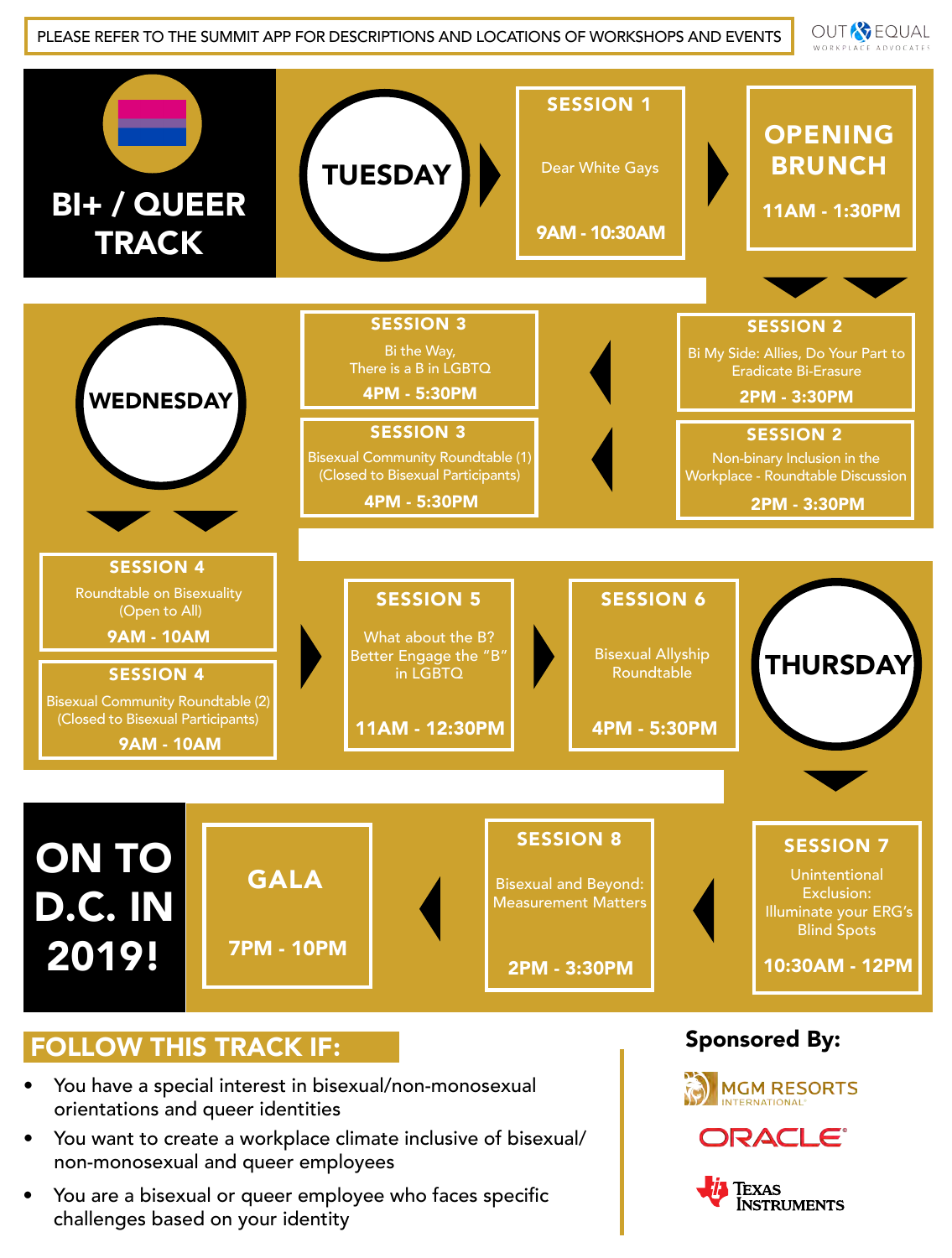OUT<sup>R</sup> EQUAL WORKPLACE ADVOCATES



- You want to learn how to effectively extend benefits to your LGBTQ employees
- You want to ensure your company is in line with legal guidelines around LGBTQ inclusion

■ ■■ ■ **RSM** 

Whirlpool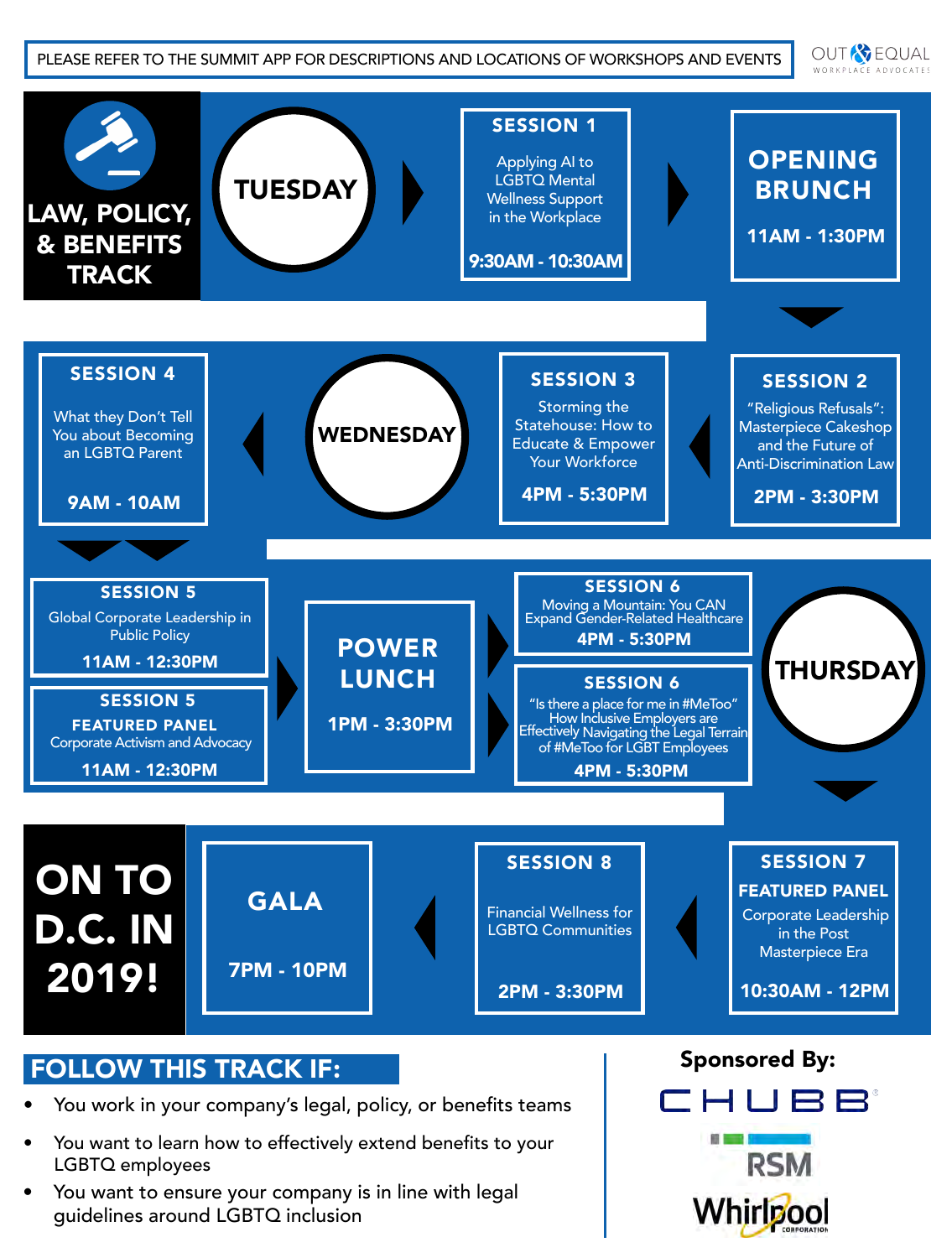**OUT & EQUAL** WORKPLACE ADVOCAT



## FOLLOW THIS TRACK IF:

- You are attending Summit for the first time
- You want to attend some of the best sessions that Summit has to offer
- You want to make the most of your first Summit experience